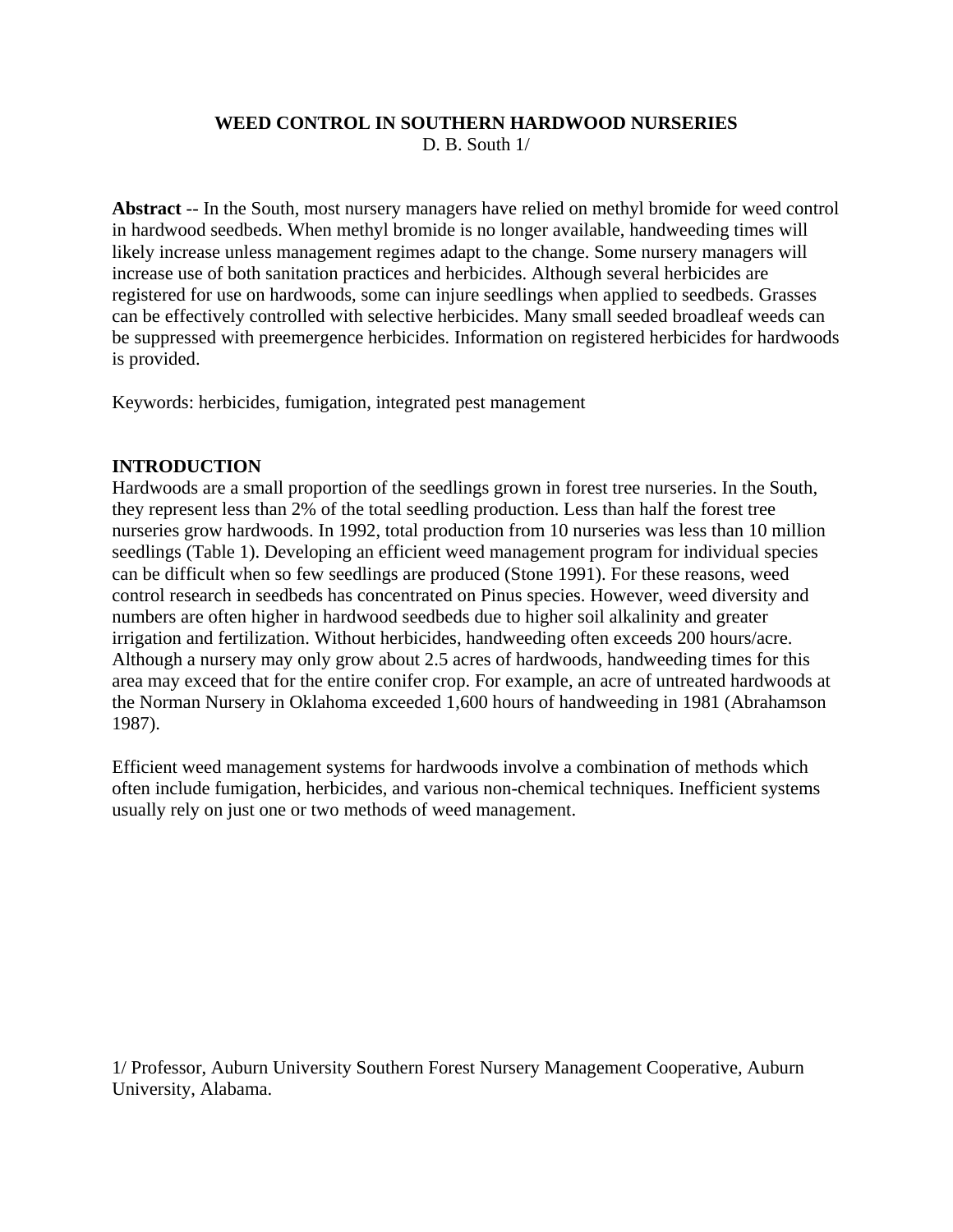Table 1. Hardwood seedling production from ten nurseries in 1992. (Nurseries include Miller, International Paper, Scott Paper (Alabama), Flint River (Georgia), Champion, Piedmont, Westvaco (South Carolina), Pinson (Tennessee) and Indian Mound (Texas).

| Group               | <b>Production</b> | <b>Acres</b> |
|---------------------|-------------------|--------------|
| Unspecified         | 3,498,000         | 8.0          |
| Oaks                | 1,500,750         | 5.6          |
| Sycamore            | 1,397,400         | 5.0          |
| Lespedeza           | 1,194,000         | 2.2          |
| Dogwood             | 662,700           | 3.4          |
| Sweetgum            | 430,950           | 1.6          |
| Maple               | 258,100           | 0.5          |
| Green ash           | 167,050           | 0.7          |
| Yellow poplar       | 90,000            | 0.1          |
| <b>Black walnut</b> | 49,000            | 0.1          |
| Mulberry            | 39,030            | 0.1          |
| Persimmon           | 24,500            | 0.04         |
| Crab apple          | 17,300            | 0.04         |
| Total               | 9,329,050         | 25.0         |

#### **SOIL FUMIGATION**

Nursery managers have often relied on methyl bromide fumigation to reduce weed populations in their hardwood seedbeds. A main advantage of methyl bromide is that it can be used prior to sowing many hardwood species. However, after the year 2001, methyl bromide will no longer be available. Some managers will switch to fumigants that are weak on weeds. Possible alternatives include chloropicrin and dazomet. Although both can control certain soil borne pests, neither is effective in controlling nutsedge. Most other annual weeds can be controlled with herbicides (South and Gjerstad 1980; Garrett et al. 1991).

Few hardwood nurseries have problems growing endomycorrhizal crops when fumigating with 98% methyl bromide (Campbell 1992). However, fumigation with 300 lbs/acre of chloropicrin may retard growth of certain endomycorrhizal hardwoods. In the past, fumigation that included chloropicrin at 115 to 150 lbs/acre reduced growth of some species (e.g. sweetgum and dogwood). This resulted due to a lack of viable endomycorrhizal spores (South et al. 1980). In fact, in 1994, one nursery in Georgia had stunted corn due to effective fumigation with 33% chloropicrin and 66% methyl bromide. Some managers may use other fumigants such as dazomet or 1,3-dichloropropene for beds to be sown with dogwood or sweetgum.

#### **HERBICIDES**

To control weeds without injuring hardwood seedlings, either the herbicide must be totally selective such as fluziflop-butyl (see Table 2 for common names) or the herbicide must be applied in a suitable manner. Selectively is based on physiological or morphological differences between crop and weed. For example, a physiological difference between broadleaves and grasses is the basis of selectivity for sethoxydim and fluziflop-butyl. As a result, handweeding grasses should no longer be necessary.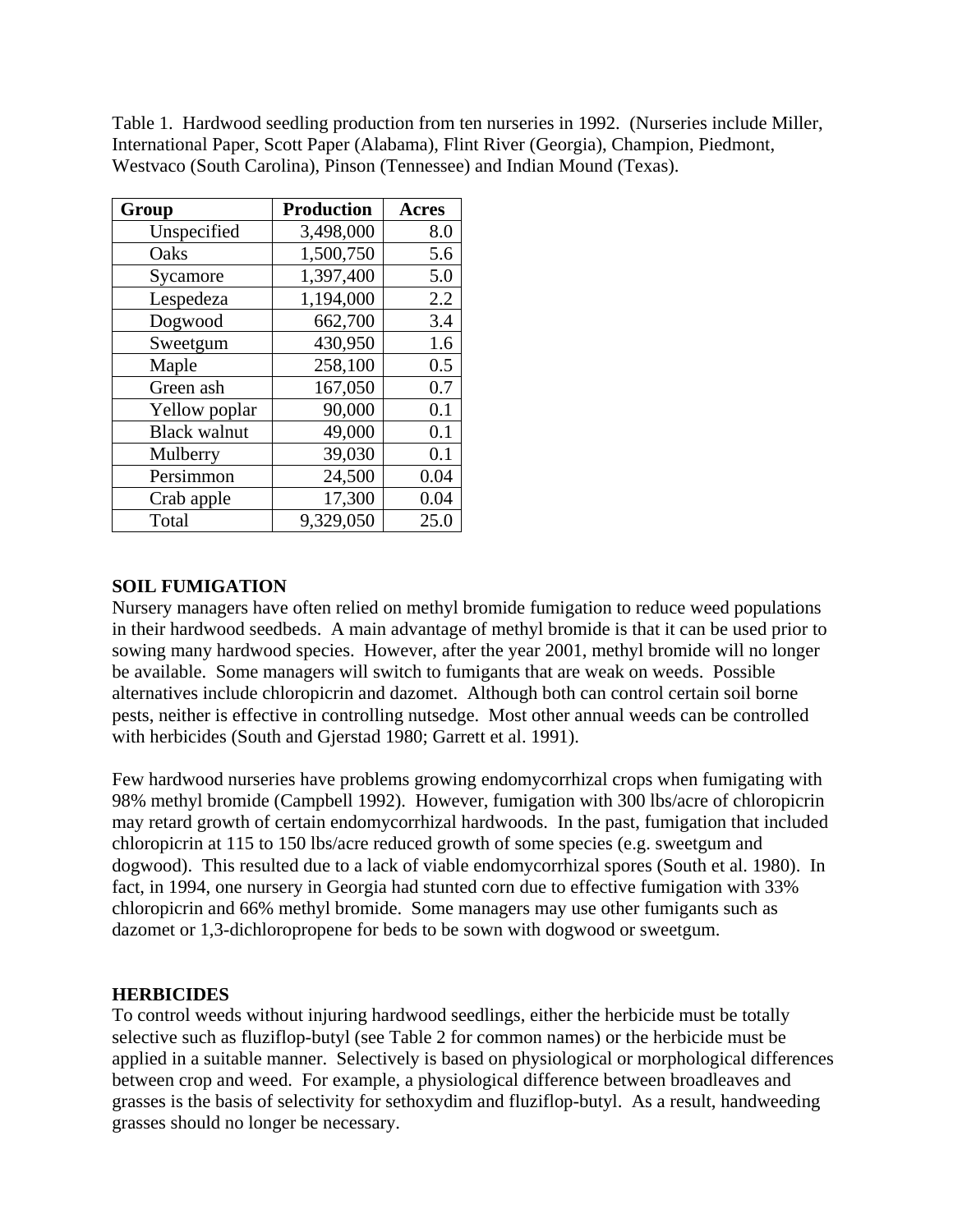Morphological differences between crop seed and weed seed can also be used to provide some selectivity. Large seeded species such as oak, walnut, pecan, hickory tolerate preemergence herbicides that are toxic to small seeded species. For example, oxyfluorfen at 0.5 lb ai/acre can be applied after sowing without injury to walnut, pecan, hickory and oak. Although not currently a labeled, this is potentially a useful treatment for several large seeded hardwoods.

Differences in plant size can also be used to achieve selectivity. Some herbicides (like trifluralin, oryzalin, prodiamine and napropamide) are active mainly on seed germination. These herbicides can be applied once hardwood seedlings have germinated and have developed a few true leaves. The herbicide is toxic to small hardwood seed such as sycamore if applied at time of seeding, but when applied after the seedlings are establish, the chance of injury is greatly reduced. Although these herbicides will not control emerged weeds, they will help keep subsequent weed seed from germinating. This technique is used successfully by several nursery managers in the South.

With some herbicides, formulation will affect selectivity. Formulating herbicides as granules is a common practice to reduce the potential injury. When applied to dry foliage, herbicides granules of oxyfluorfen and oxadiazon may be less phytotoxic to foliage than liquid formulations. Herbicide injury still occurs if granules lodge in the foliage or are not completely washed off with irrigation. Therefore, it is important for most granules to be applied to dry foliage.

A final way to provide selectivity is to ensure the herbicide does not come in contact with crop foliage. This can with either directed applications by hand or by using shields to apply herbicides between drill rows. Most foliar active herbicides should be directed away from the crop and toward the weeds. A number of nursery managers have applied glyphosate to weeds between seedling drills.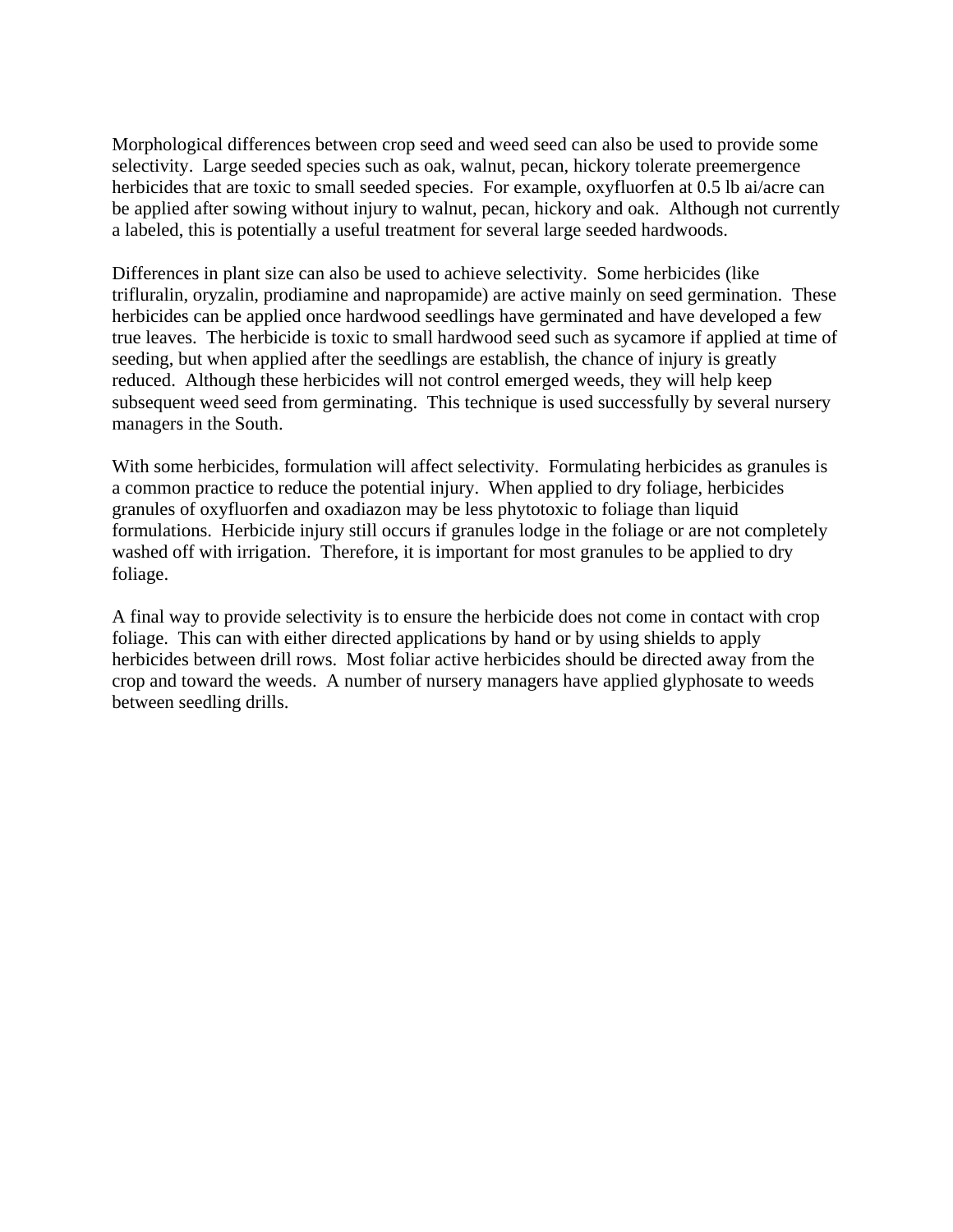Table 2. Common and trade names of herbicides registered for hardwoods.

|                                                                      | Trade name                                               | Common name                      | Company            |  |  |
|----------------------------------------------------------------------|----------------------------------------------------------|----------------------------------|--------------------|--|--|
|                                                                      | <b>VERY SELECTIVE GRASS HERBICIDES</b>                   |                                  |                    |  |  |
|                                                                      | Acclaim                                                  | fenoxaprop-ethyl                 | Hoeschst           |  |  |
|                                                                      | Fusilade                                                 | fluazifop-butyl                  | Zeneca             |  |  |
|                                                                      | Vantage                                                  | sethoxydim                       | <b>BASF</b>        |  |  |
|                                                                      | CAN BE SELECTIVE WHEN SPRAYED OVER ESTABLISHED HARDWOODS |                                  |                    |  |  |
|                                                                      | <b>Barricade</b>                                         | prodiamine                       | Sandoz             |  |  |
|                                                                      | Dacthal                                                  | <b>DCPA</b>                      | <b>ISK Biotech</b> |  |  |
|                                                                      | Devrinol 50-DF                                           | napropamide                      | Zeneca             |  |  |
|                                                                      | Treflan 4EC                                              | trifluralin                      | Monterey           |  |  |
| CAN BE SELECTIVE WHEN APPLIED AS GRANULES OVER ESTABLISHED HARDWOODS |                                                          |                                  |                    |  |  |
|                                                                      | Eptam                                                    | <b>EPTC</b>                      | Zeneca             |  |  |
|                                                                      | Chipco Ronstar G                                         | oxadiazon                        | Grace-Sierra       |  |  |
|                                                                      | Rout                                                     | oxyfluorfen+oryzalin             | Grace-Sierra       |  |  |
|                                                                      | Ornamental Herbicide 2                                   | oxyfluorfen+pendimethalin Scotts |                    |  |  |
|                                                                      | Ornamental 5G                                            | napropamide                      | Lesco              |  |  |
|                                                                      | Southern Weedgrass Control                               | pendimethalin                    | Scotts             |  |  |
| TO AVOID INJURY, DO NOT APPLY TO SEEDBEDS                            |                                                          |                                  |                    |  |  |
|                                                                      | Casoron                                                  | dichlobenil                      | Uniroyal           |  |  |
|                                                                      | Derby                                                    | metalachlor+simazine             | Ciba               |  |  |
|                                                                      | Gallery                                                  | isoxaben                         | DowElanco          |  |  |
|                                                                      | Kerb                                                     | pronamide                        | Rohm and Haas      |  |  |
|                                                                      | Pendulum                                                 | pendimethalin                    | Cyanamid           |  |  |
|                                                                      | Pennant                                                  | metalachlor                      | Ciba               |  |  |
|                                                                      | Princep                                                  | simazine                         | Ciba               |  |  |
|                                                                      | Predict                                                  | norflurazone                     | Sandoz             |  |  |
|                                                                      | Snapshot                                                 | oryzalin+benefin                 | DowElanco          |  |  |
|                                                                      | Surflan                                                  | oryzalin                         | DowElanco          |  |  |
|                                                                      | XL                                                       | oryzalin+benefin                 | DowElanco          |  |  |
| NOT SELECTIVE BUT CAN BE DIRECTED                                    |                                                          |                                  |                    |  |  |
|                                                                      | Basagran T/O                                             | bentazon                         | <b>BASF</b>        |  |  |
|                                                                      | Lescogran                                                | bentazon                         | Lesco              |  |  |
|                                                                      | Finale                                                   | glufosinate - ammonium           | Hoechst            |  |  |
|                                                                      | Roundup                                                  | glyphosate                       | Monsanto           |  |  |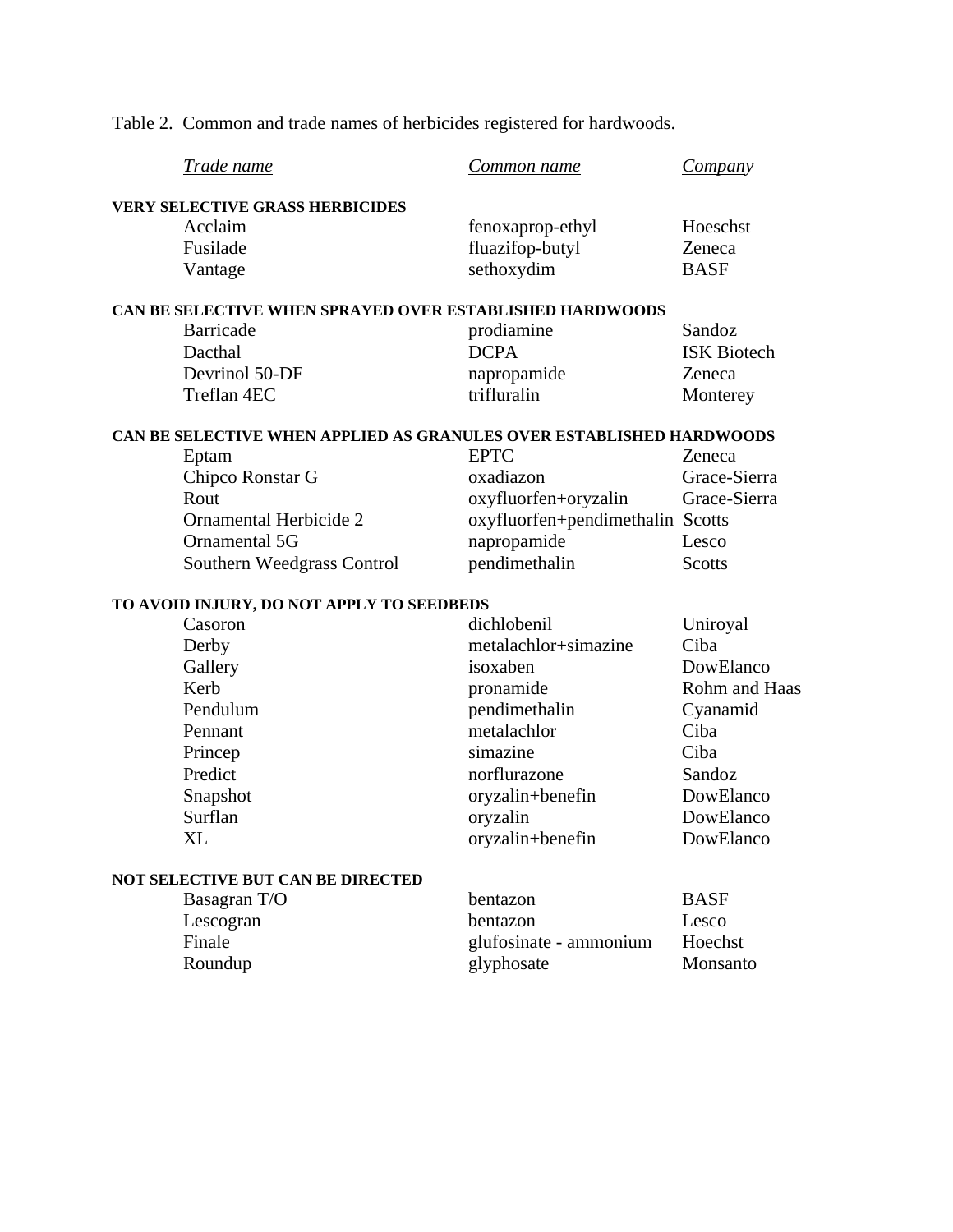### **WEED CONTROL TREATMENTS USED BY MANAGERS**

Commonly used weed control practices were determined by surveying 17 hardwood nurseries. Methyl bromide fumigation was used at most (15) of the nurseries. To suppress hardwood diseases, 10 managers used methyl bromide with 33% chloropicrin.

Ten nursery managers used no herbicides at time of sowing. Some were afraid that herbicides could result in seedling injury. Trifluralin was the most popular preemergence herbicide and was used after sowing at 5 nurseries. Two nurseries had good results when testing oxyfluorfen on large seeded species such as oaks, persimmons, and hickories. One applied EPTC as a pre-plant incorporated treatment.

Managers at 12 nurseries used postemergence herbicides (applied postemergence to the crop). Selective grass herbicides were the most popular. Sethoxydim was used at 9 nurseries and 3 others used fluzifop-butyl. It was surprising that neither of these herbicides were used at 4 nurseries. Apparently some managers either do not mind handweeding grasses or they are afraid to use any herbicide on hardwoods. Two nurseries used granular herbicides (Routþ or OH-2þ) to a limited extent.

Napropamide and/or oryzalin were used at 4 nurseries. These herbicides can be applied to seedbeds after germination of hardwoods is complete (South 1984; Warmund et al. 1980). These herbicides do not have contact activity and therefore are not generally phytotoxic to emerged seedlings or weeds (Everest et al. 1989; Skroch 1994). However, since a nursery in New York sued the chemical company due to injury to Douglas-fir, nursery managers in the southern U.S. can no longer legally apply oryzalin to seedbeds. One sure way to reduce the number of registered herbicides is to file suits (or claim damages) against chemical companies. Fortunately, prodiamine is now registered and can be used in place of oryzalin (South 1992).

The following edited comments are from nine of the nursery managers.

- #1 Either EPTC (pre-plant incorporated) or trifluralin (post sowing) is likely to damage chinese elm and river birch, but no problem with large seeded oaks and black walnut. No damage with fluzifop-butyl. Routþ (postemergence) does not hurt oaks.
- #2 Trifluralin (applied just after sowing) caused some damage to sycamore.
- #3 No problems with sethoxydim or trifluralin. Oryzalin slightly damaged dogwood, sycamore sweetgum and maple. OH-2þ injured deciduous magnolias, maples, dogwood and sweetgum.
- #4 Sethoxydim caused slight burn on shumard oak and mulberry.
- #5 Wild cherry seedlings were burnt by sethoxydim.
- #6 If sprayed early, dogwood seems sensitive to sethoxydim.
- #7 Sethoxydim leaf burn was greater on white oaks than on red oaks.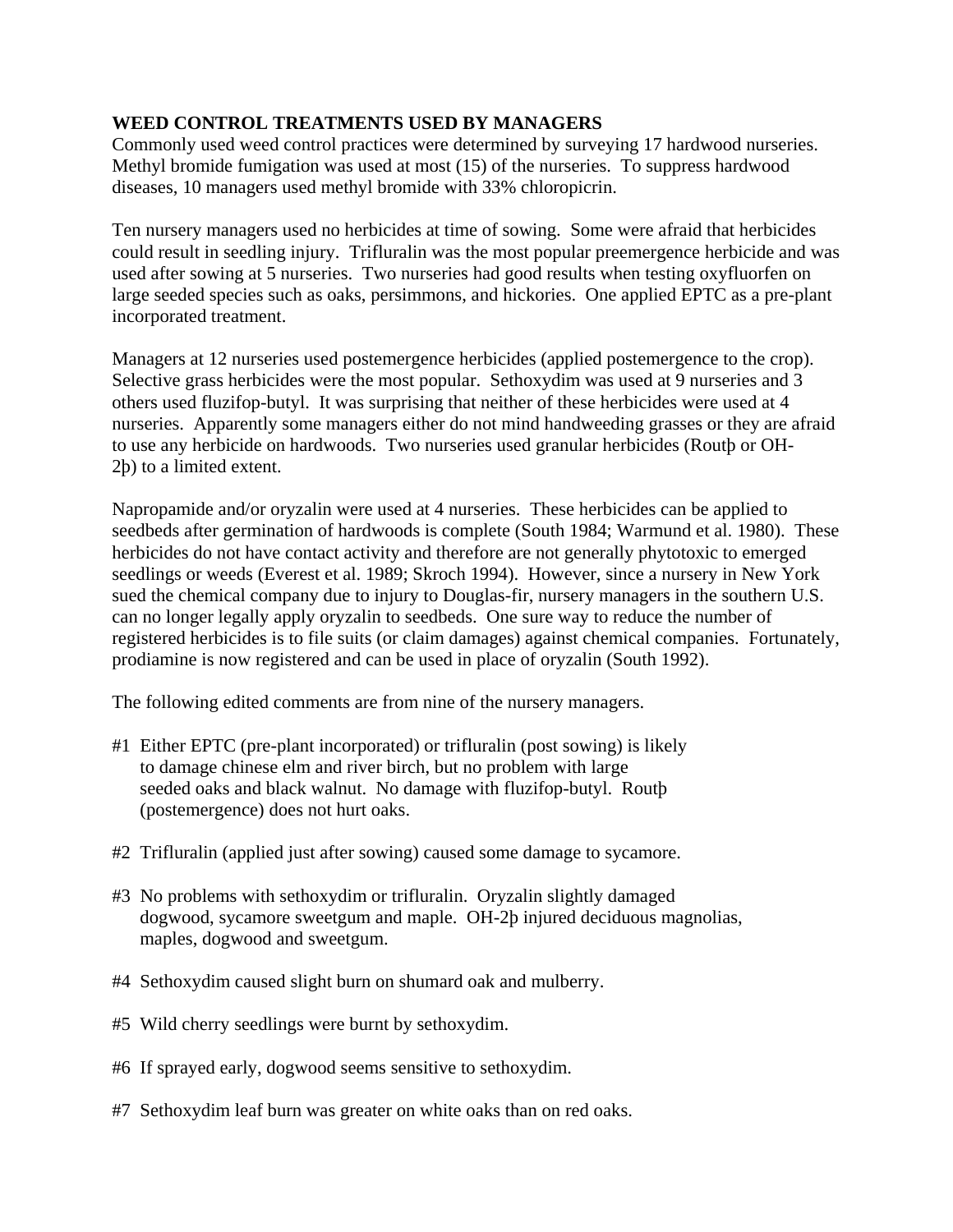- #8 Do not use trifluralin (applied just after sowing) on sycamore; ground line lesions and root damage.
- #9 Oxyfluorfen can be used on large seeded oaks, persimmons, and hickories. Use surfactant rather than oil when using sethoxydim or fluziflop-butyl. Using a crop-oil can damage hardwoods. Shrub lespedaza can be treated with 2,4-D amine.

Several managers have observed foliar burn after using Poastþ. In some cases, this resulted from the addition of a crop-oil. Under some environmental conditions, using a crop-oil concentrate injures newly emerged tissue. In fact, various brands of crop-oil were being used with Poastþ. This is one reason why this product is no longer registered for ornamentals. Vantageþ is a new formulation of sethodydim which is registered for hardwoods and already comes with its own surfactant. Therefore Vantageþ does not require the addition of a crop-oil. The label for Fusilade 2000þ states "do not use a crop oil concentrate."

### **SUGGESTED HERBICIDE REGIME**

As a general rule, granular fertilizers are more expensive than liquids or powders. For example, a pound of napropamide could cost \$10 as a powder but \$30 as a granular. Granular fertilizers that have been used in 1+0 seedbeds include Routþ (3%), Ronstarþ (2%), OH-2þ (3%), Treflanþ (5%), Pennantþ (5%) and Devrinolþ (5%). A few other granular herbicides that are used on liner stock but seldom used on 1+0 seedbeds include Betasanþ (7%), Casoronþ (4%) and Lasso IIþ (15%). Although effective weed control can be obtained with granular herbicides (Reeder et al. 1992), some nursery managers choose not to use granular formulations due to the added expense.

Due to the numerous species involved, a single herbicide regime for all hardwood species is unlikely. However, the regime in Table 3 can be used for a variety of species. It should be used in conjunction with an effective sanitation program. The program relies on use of a grass herbicide (fenoxaprop-ethyl, fluazifop-butyl, sethoxydim) in conjunction with a few other herbicides (napropamide, prodiamine, trifluralin) to control germination of small seeded broadleaf weeds. Emerged weeds are controlled with either handweeding or directed applications of glyphosate or glufosinate-ammonium.

Although DCPA has been approved for use in nurseries by the US Forest Service and is currently used in some hardwood nurseries (Garrett et al. 1991; Porterfield et al. 1993), the Auburn University Southern Forest Nursery Management Cooperative does not recommend using this herbicide. According to EPA, the acid metabolites of DCPA are the most commonly detected pesticide in drinking water wells. The metabolites were found in about 6.4% of community water systems and 2.5% of rural domestic wells. We believe nursery managers should be proactive and not use DCPA, atrazine, alachlor, simazine, bentazon, and prometon (all have been found in well water). Nursery managers should restrict their use to herbicides that have little chance of leaching into groundwater. Such herbicides include oxyfluorfen, fluazifop-butyl, glyphosate and prodiamine.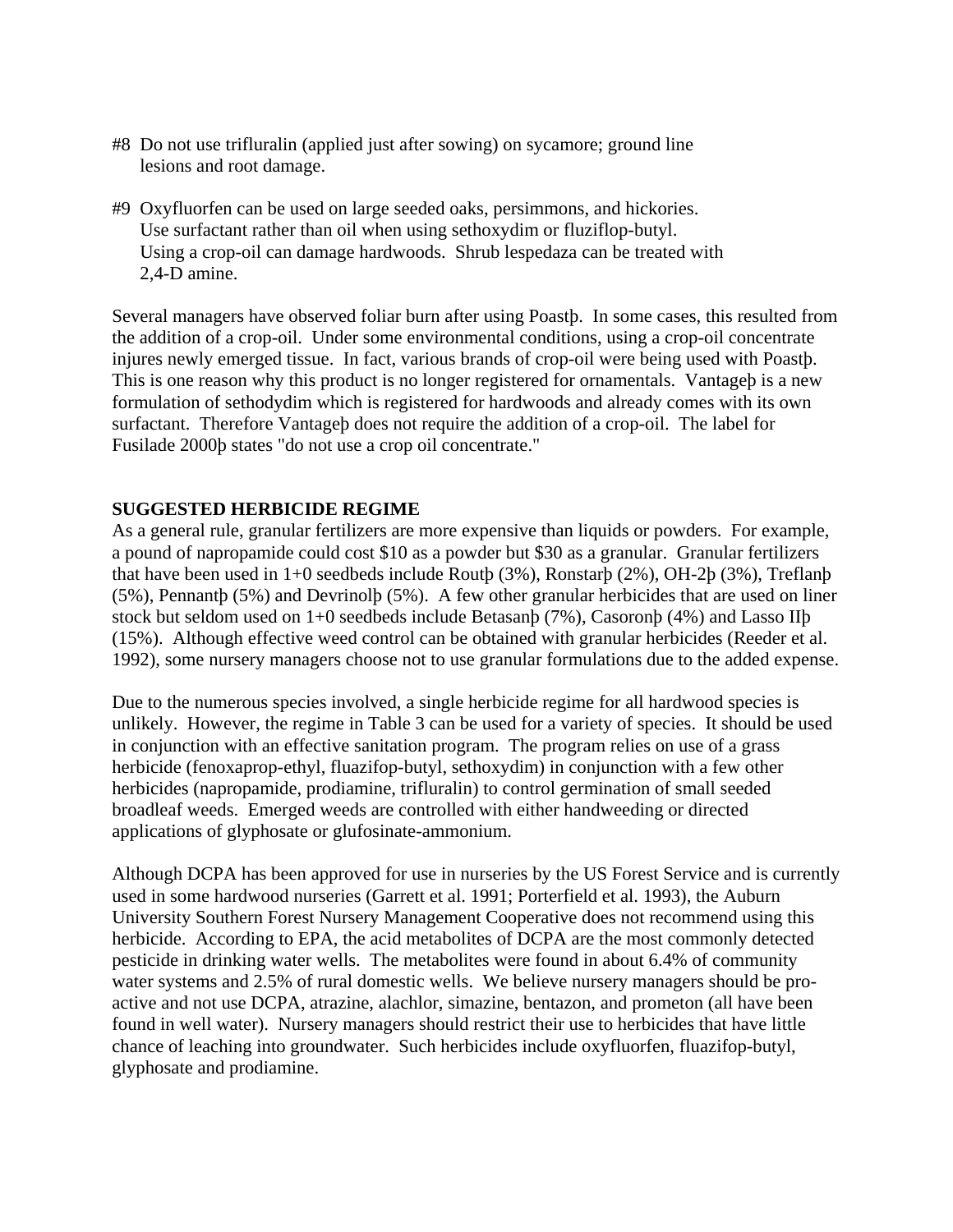### **LITERATURE CITED**

Abrahamson, L.P. 1987. Forest tree nursery herbicide studies at the Oklahoma forest regeneration center. P. 49-57 in Proc. Intermountain Forest Nursery Association, Oklahoma City. USDA Forest Service, General Technical Report RM-151.

Campbell, S.J., Jr. 1992. Hardwood culture. P. 91-95 in Proc. Southern Forest Nursery Association. Pine Mountain, Georgia. Georgia Forestry Commission, Macon, GA.

Everest, J.W., C.H. Gilliam, and K. Tilt. 1989. Weed control for commercial nurseries. Alabama Cooperative Extension Service, Auburn University Alabama. Circular ANR-465. 13 p.

Garrett, H.E., R.C. Stenberg, Jr., G.S. Cox, R.J. Mitchell, and W.G. Young. 1991. A case for herbicidal weed control in forest nurseries. CP. 83-101 in Chemical Vegetation Management, J.E. Kaufman and H.E. Westerdahl (eds.) Plant Growth Regulator Society of America.

Porterfield, J.D., J.D. Odell, and G.R. Huffman. 1993. Effects of a DCPA/napropamide herbicide tank mix on germinants of seven hardwood species in tree nursery beds. Tree Planters' Notes 44:149-153.

Reeder, J.A., C.H. Gilliam, G.R. Wehtje, and D.B. South. 1992. The effects of selected herbicides on propagation of chestnut oaks in containers. P. 325-329. in Proc. International Plant Propagators Society. Ocean City, MD.

Skroch, W.A. 1994. Weed control suggestions for christmas trees, woody ornamentals, and flowers. NCSU. North Carolina Cooperative Extension Service. 100 p.

South, D.B. 1984. Chemical weed control in southern hardwood nurseries. South. J. Appl. For. 8:16-22.

 South, D.B. 1992. Prodiamine: a herbicide for pine and hardwood nurseries. South. J. Appl. For. 16:142-146.

South, D.B. and D.H. Gjerstad. 1980. Nursery weed control with herbicides or fumigation an economic evaluation. South. J. Appl. For. 4:40-45.

South, D.B., D.H. Gjerstad, and S.J. Campbell. 1980. Comparison of methyl bromide and herbicide effects on endomycorrhizal formation, seedling production, and weed control in sweetgum seedbeds. European Journal of Forest Pathology 10(6):371-377.

Stone, J.M. 1991. Hardwood pest problems weeds, grasses, and herbicide controls. P. 17-21 in Proc. Nursery Pest Management Workshop. Athens, Tennessee. USDA Forest Service, Region 8, Atlanta, GA.

Warmund, M.R., C.E. Long, and W.A. Geyer. 1980. Preemergent herbicides for seeded nursery crops. HortScience 15:825-826.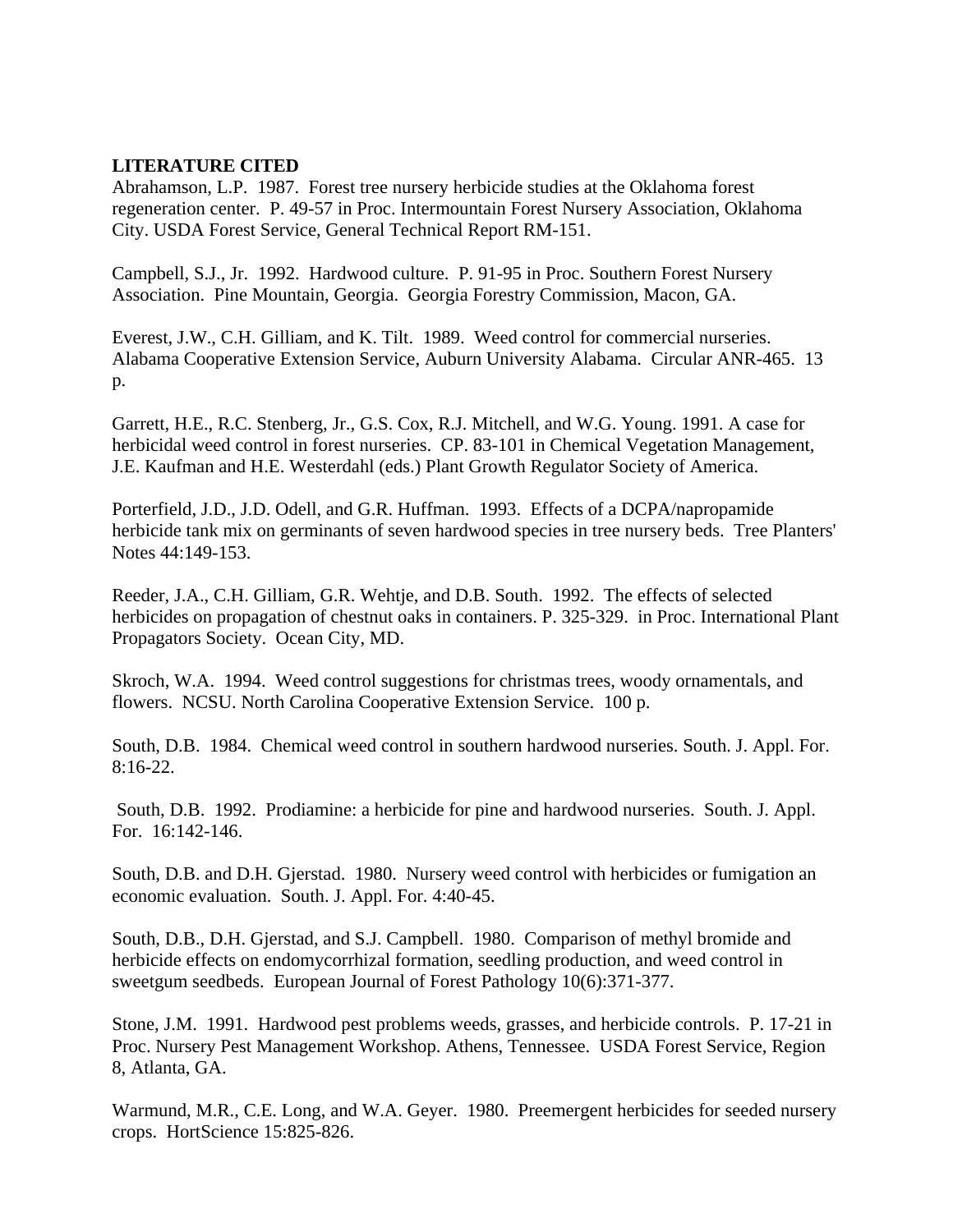| <b>Time of</b><br><b>Application</b> | <b>Chemical</b>                      | <b>Comments</b>                                                                                                                                                             |  |
|--------------------------------------|--------------------------------------|-----------------------------------------------------------------------------------------------------------------------------------------------------------------------------|--|
| Fall                                 |                                      | Sow species that can be sown<br>in the fall. This results in<br>quicker canopy closure in the<br>spring and gives hardwoods a<br>jump on the weeds.                         |  |
| Fall                                 | Barricade or<br>Treflan              | Apply after sowing to large<br>seeded hardwoods.                                                                                                                            |  |
|                                      |                                      | Apply after sowing small<br>seeded hardwoods but before<br>mulching. Mulch soon after<br>application and irrigate to<br>reduce volatilization. Do not<br>apply to sycamore. |  |
| March                                | Treflan                              | Handweed winter weeds and<br>apply soon after weeding.<br>Apply 1/2 inch of irrigation<br>after application to reduce<br>volatilization.                                    |  |
| Spring                               | Vantage or<br>Fusilade or<br>Acclaim | Apply after grasses have<br>emerged. Use of crop-oil may<br>cause foliar injury.                                                                                            |  |
| April                                | Devrinol                             | Handweed prior to<br>application. Apply after<br>complete emergence of<br>hardwood seedlings.                                                                               |  |
| Spring                               | Roundup or<br>Finale                 | Use directed applications to<br>perennial weeds.                                                                                                                            |  |
| May                                  | Barricade or<br>Devrinol             | Apply one month after April<br>treatment. Handweed prior to<br>application.                                                                                                 |  |
| June                                 | Devrinol                             | Apply one month after May<br>treatment. Handweed prior to<br>application.                                                                                                   |  |
| Summer                               | Vantage or<br>Fusilade or<br>Acclaim | Apply as needed to control<br>grasses.                                                                                                                                      |  |

Table 3. A sample herbicide regime for fall-sown hardwoods.

For Devrinol 50WP, use 3 pounds product/acre/application For Barricade CFG, use 1 pound product/acre/application For Vantage, use 2.25 pints/acre/application For Fusilade 2000, use 2.5 pints/acre/application For Acclaim, use 1.5 pints/acre/application For Treflan 4E, use 1 quart/acre/application